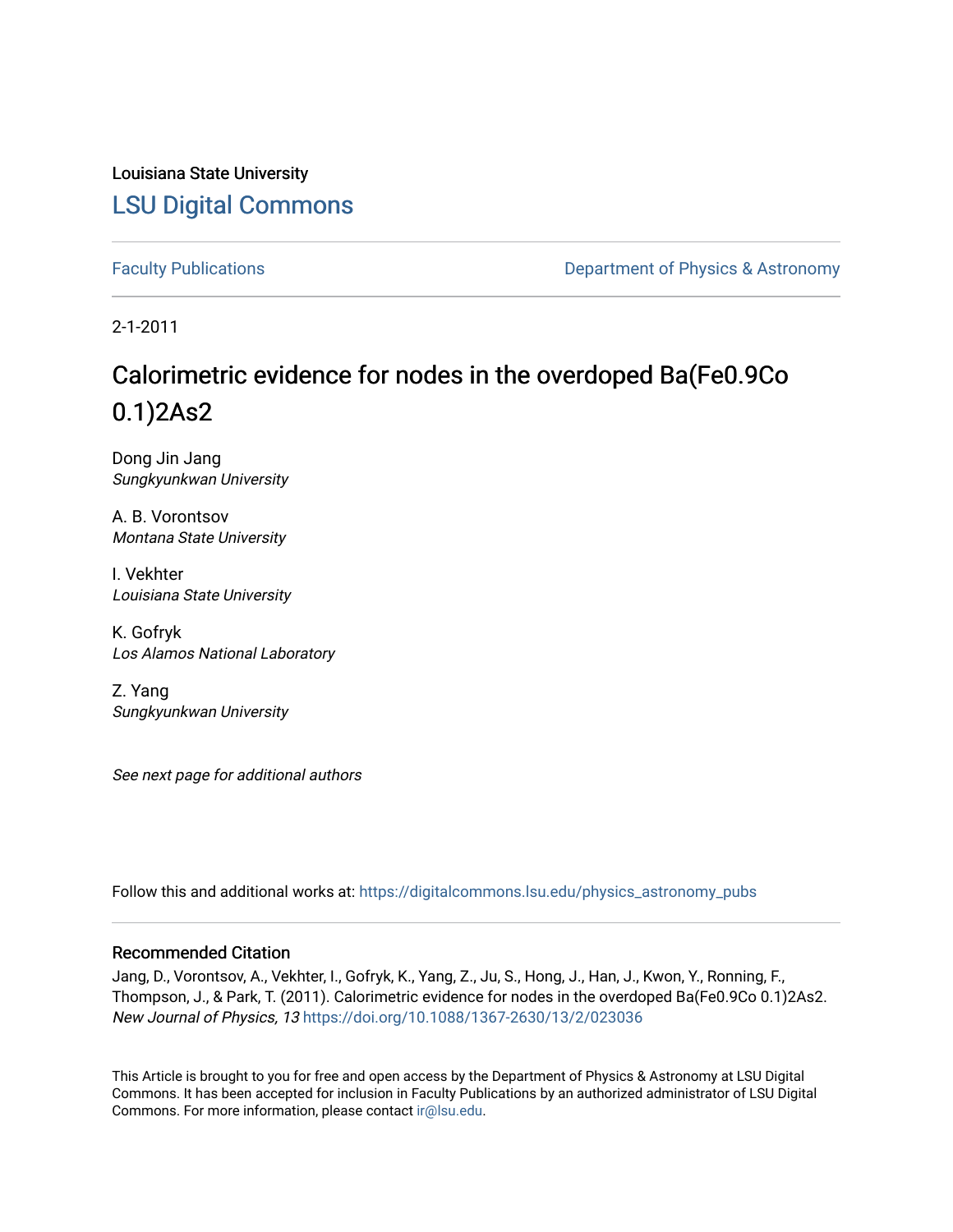# Authors

Dong Jin Jang, A. B. Vorontsov, I. Vekhter, K. Gofryk, Z. Yang, S. Ju, J. B. Hong, J. H. Han, Y. S. Kwon, F. Ronning, J. D. Thompson, and T. Park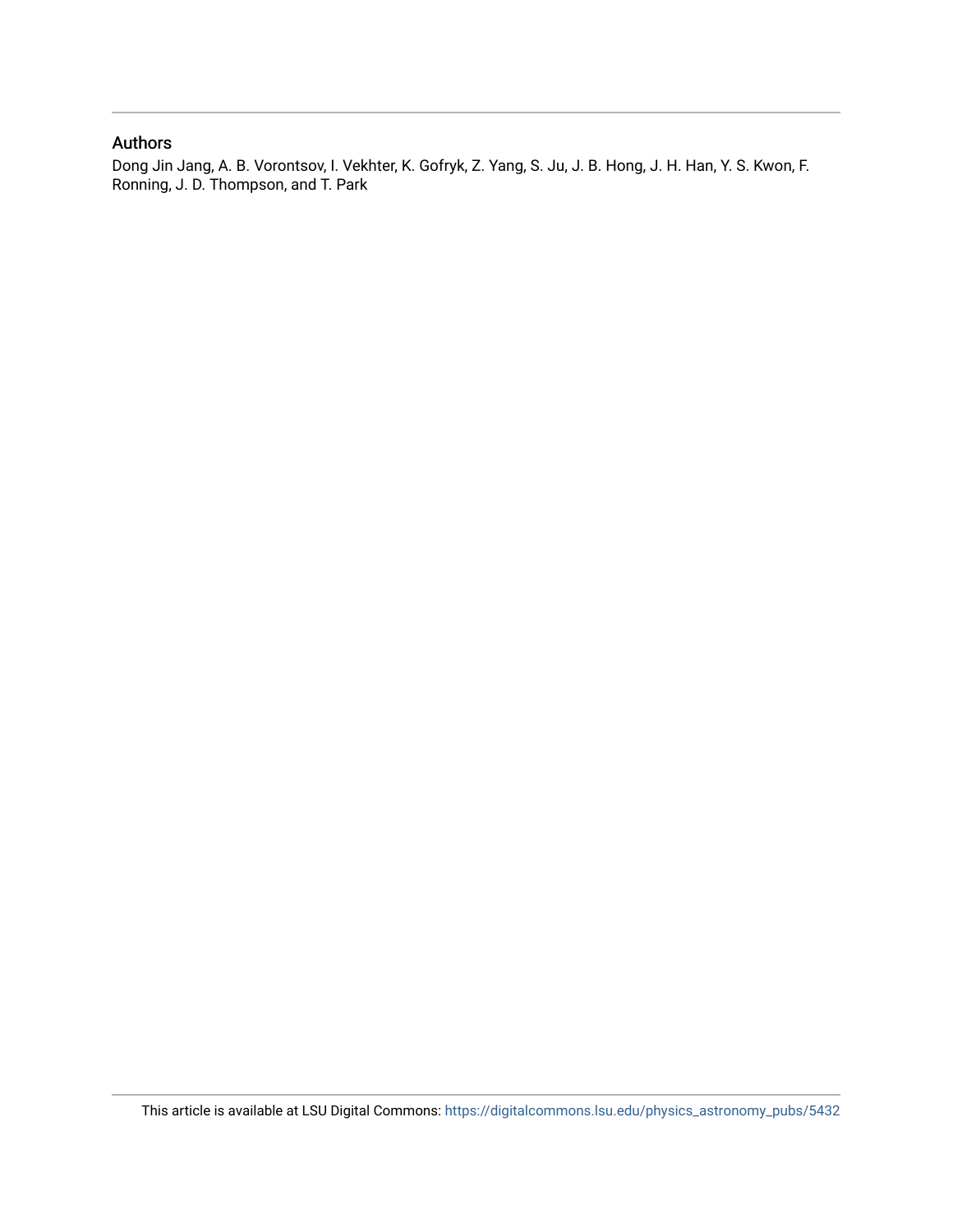# **New Journal of Physics**

The open access journal at the forefront of physics

Deutsche Physikalische Gesellschaft (DDPG IOP Institute of Physics

# **OPEN ACCESS**

# Calorimetric evidence for nodes in the overdoped Ba(Fe<sub>0.9</sub>Co<sub>0.1</sub>)<sub>2</sub>As<sub>2</sub>

To cite this article: Dong-Jin Jang et al 2011 New J. Phys. **13** 023036

View the [article online](https://doi.org/10.1088/1367-2630/13/2/023036) for updates and enhancements.

# You may also like

- [Using electron irradiation to probe iron](/article/10.1088/1361-6668/aabfa8)[based superconductors](/article/10.1088/1361-6668/aabfa8) Kyuil Cho, M Koczykowski, S Teknowijoyo et al.
- [Superconducting properties of the](/article/10.1088/1361-648X/aa564b) [s](/article/10.1088/1361-648X/aa564b)<sup>+</sup>[-wave](/article/10.1088/1361-648X/aa564b) [state: Fe-based superconductors](/article/10.1088/1361-648X/aa564b) Yunkyu Bang and G R Stewart -
- [Exploration of new superconductors and](/article/10.1088/1468-6996/16/3/033503) [functional materials, and fabrication of](/article/10.1088/1468-6996/16/3/033503) [superconducting tapes and wires of iron](/article/10.1088/1468-6996/16/3/033503) [pnictides](/article/10.1088/1468-6996/16/3/033503) -

Hideo Hosono, Keiichi Tanabe, Eiji Takayama-Muromachi et al.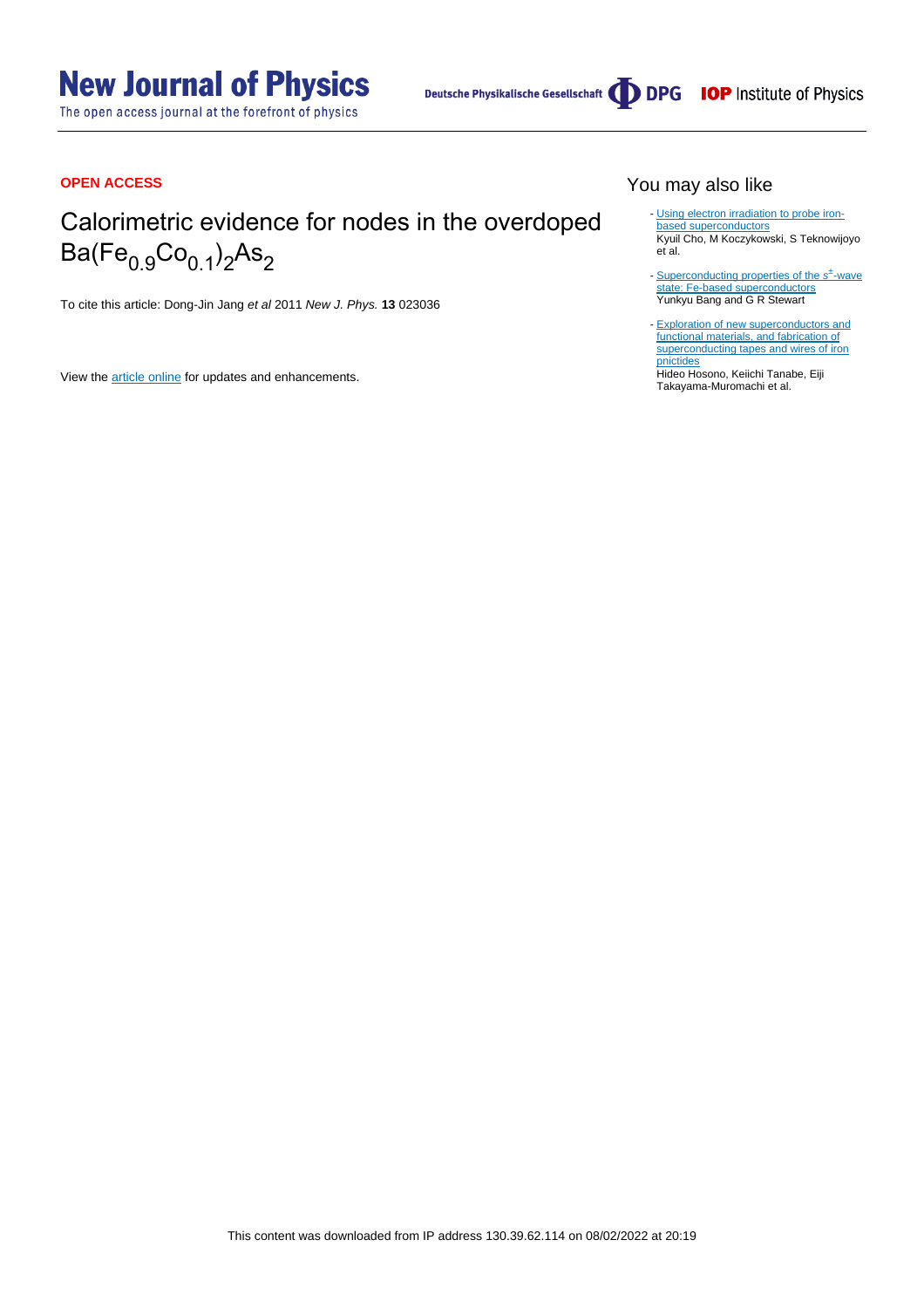# New Journal of Physics

The open-access journal for physics

# **Calorimetric evidence for nodes in the overdoped Ba**(**Fe0**.**9Co0**.**1**)**2As<sup>2</sup>**

**Dong-Jin Jang**<sup>1</sup> **, A B Vorontsov**<sup>2</sup> **, I Vekhter**<sup>3</sup> **, K Gofryk**<sup>4</sup> **, Z Yang**<sup>1</sup> **, S Ju**<sup>1</sup> **, J B Hong**<sup>1</sup> **, J H Han**<sup>1</sup> **, Y S Kwon**<sup>1</sup> **, F Ronning**<sup>4</sup> **, J D Thompson**4,<sup>5</sup> **and T Park**1,4,<sup>5</sup>

<sup>1</sup> Department of Physics, Sungkyunkwan University, Suwon 440-746, Republic of Korea

<sup>2</sup> Department of Physics, Montana State University, Bozeman, MT 59717, USA <sup>3</sup> Department of Physics and Astronomy, Louisiana State University,

Baton Rouge, LA 70803-4001, USA

<sup>4</sup> Los Alamos National Laboratory, Los Alamos, NM 87545, USA E-mail: [tp8701@skku.edu](mailto:tp8701@skku.edu) and [jdt@lanl.gov](mailto:jdt@lanl.gov)

*New Journal of Physics* **13** (2011) 023036 (9pp) Received 22 November 2010 Published 21 February 2011 Online at <http://www.njp.org/> doi:10.1088/1367-2630/13/2/023036

**Abstract.** We present low-temperature specific heat of the electron-doped  $Ba(Fe<sub>0.9</sub>Co<sub>0.1</sub>)<sub>2</sub>As<sub>2</sub>$ , which does not show any indication of an upturn down to 400 mK, the lowest measuring temperature. The lack of a Schottky-like feature at low temperatures or in magnetic fields up to 9T enables us to identify enhanced low-temperature quasiparticle excitations and to study anisotropy in the linear term of the specific heat. Our results cannot be explained by a single or multiple isotropic superconducting gap, but are consistent with multi-gap superconductivity with nodes on at least one Fermi surface sheet.

# **Contents**

| 1. Introduction           | $\mathbf{2}$   |
|---------------------------|----------------|
| 2. Experimental           | $\overline{2}$ |
| 3. Results and discussion | $\overline{3}$ |
| 4. Conclusion             | 8              |
| <b>Acknowledgments</b>    | 8              |
| <b>References</b>         | 8              |
|                           |                |

<sup>5</sup> Authors to whom any correspondence should be addressed.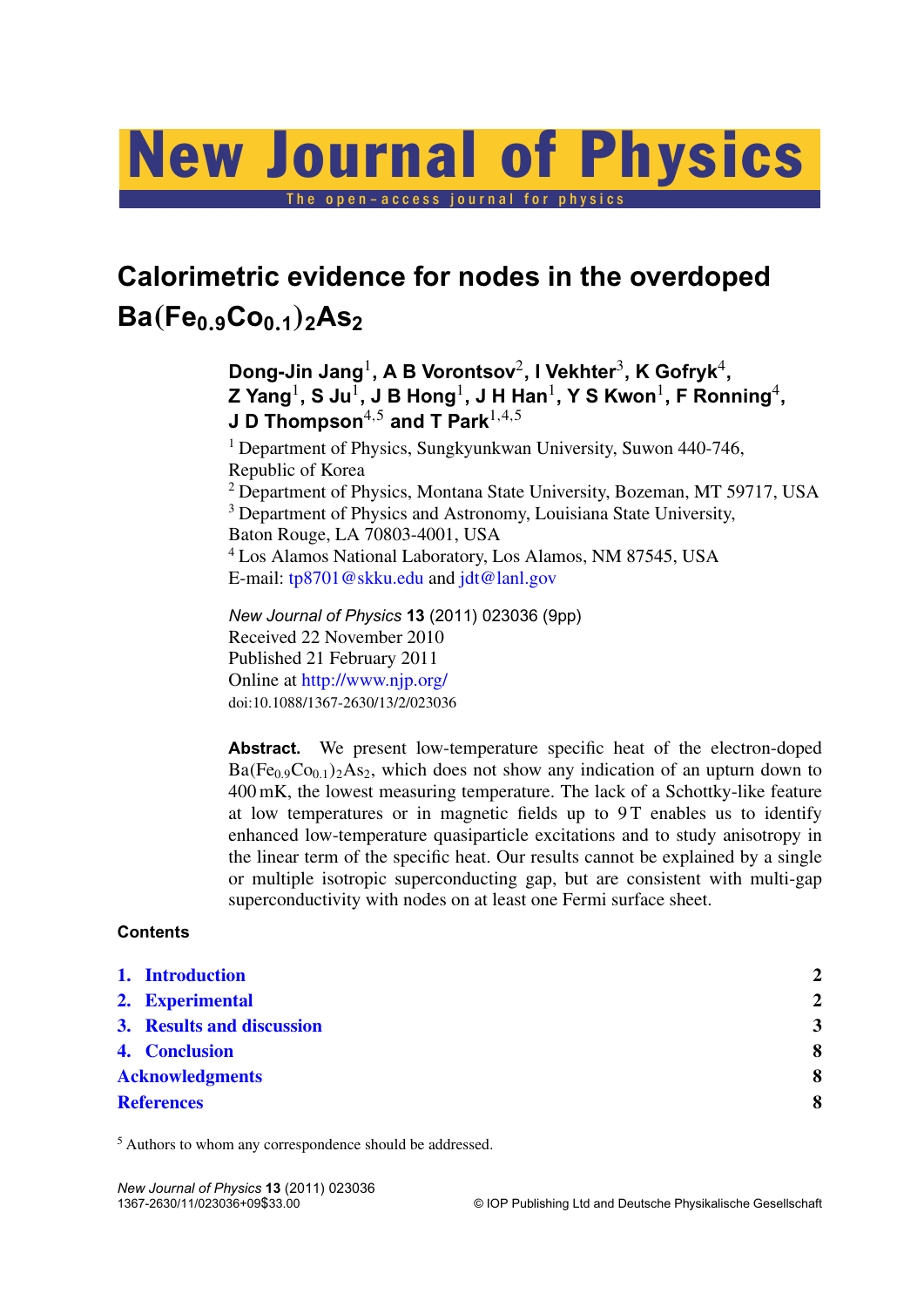## <span id="page-4-0"></span>**1. Introduction**

Since the discovery of the iron-based pnictide superconductors, substantial experimental and theoretical work has been performed to understand the superconducting (SC) mechanism and its manifestation via the gap structure [\[1\]](#page-10-0). Despite these efforts, however, the gap symmetry is still unclear. In RFeAsO ( $R =$  rare earth), the '1111' phase, a full gap is expected from Andreev spectroscopy [\[2\]](#page-10-0), but a nodal gap is reported from optical measurements [\[3\]](#page-11-0) for a compound with similar stoichiometry. Conflicting interpretations of the SC order parameter have also been reported in Co-doped BaFe<sub>2</sub>As<sub>2</sub> (Ba122 phase). Angle-resolved photoemission spectroscopy (ARPES) [\[4\]](#page-11-0) and scanning tunneling microscopy (STM) [\[5\]](#page-11-0) suggest an isotropic gap, whereas Raman scattering [\[6\]](#page-11-0), nuclear magnetic resonance (NMR) [\[7\]](#page-11-0), muon spin rotation  $(\mu$ SR) [\[8\]](#page-11-0), thermal conductivity [\[9,](#page-11-0) [10\]](#page-11-0), specific heat [\[11\]](#page-11-0) and penetration depth [\[12,](#page-11-0) [13\]](#page-11-0) measurements all indicate an anisotropic gap on one or more Fermi surface sheets. Strong doping dependence of SC properties and/or specific features of the measurement techniques that probe preferentially a fraction of the total Fermi surface could be behind these seemingly contradictory results [\[14,](#page-11-0) [15\]](#page-11-0).

Low-temperature specific heat measurements, which probe the electronic density of states, have been instrumental in determining the SC order parameter of various classes of superconductors, including high- $T_c$  cuprates  $[16]$ –[\[18\]](#page-11-0). In the newly discovered Fe-based pnictides, the interpretation of specific heat measurements at  $T \ll T_c$  has been controversial because of a Schottky-like upturn at the lowest temperatures, which has been attributed to some kind of impurities [\[14\]](#page-11-0), [\[19\]](#page-11-0)–[\[21\]](#page-11-0). Here we report low-temperature specific heat measurements of Ba(Fe<sub>0.9</sub>Co<sub>0.1</sub>)<sub>2</sub>As<sub>2</sub>, in which there is no Schottky-like feature down to 400 mK and up to 9 T, the lowest measured temperature and the highest applied magnetic field, respectively. The lack of the Schottky contribution allows us to identify the low-*T* electronic excitations and to study the field dependence of the linear specific heat term. Our results are not compatible with an isotropic s-wave gap, but are consistent with gap zeros on parts of a Fermi surface in a multiband model.

#### **2. Experimental**

Single crystalline  $Ba(Fe_{0.9}Co_{0.1})_2As_2$  was grown by a Bridgeman method with a closed tungsten crucible [\[22\]](#page-11-0). A precursor of  $(Fe_{0.9}Co_{0.1})_2As_2$  was prepared by a solid reaction of Fe powder (99.95%), Co powder (99.95%) and As lumps (99.999%). This mixture was doubly sealed in evacuated quartz tubes and placed in a box furnace. The furnace was heated to  $1050\degree\text{C}$  at a rate of 10 °C h<sup>-1</sup>, held at 1050 °C for 40 h and then cooled at room temperature over 10 h. A higher than stoichiometric mole ratio of arsenic (As) was used because of its high vapor pressure. To avoid a reaction between this precursor and a tungsten crucible, a Ba lump and the ground precursor were placed into a pyrolytic boron nitride (PBN) crucible, which was put inside the tungsten crucible. The tungsten crucible was sealed with a cap by arc melting to prevent volatile barium (Ba) and arsenic (As) from escaping the crucible. The sealed crucible was placed in a vacuum furnace with a tungsten mesh heater and heated slowly to  $1550^{\circ}$ C. It was kept at that position for 12 h at 1550 ◦C and then moved slowly downward out of the heater in the furnace at a rate of 1.6 mm h<sup>-1</sup>. The obtained single crystals were approximately  $5 \times 5$  mm<sup>2</sup> in size and had a plate-like tendency with the [001]-direction perpendicular to the crystal plane. Powder x-ray resonance diffraction showed that the crystal structure was tetragonal  $ThCr<sub>2</sub>Si<sub>2</sub>$ -type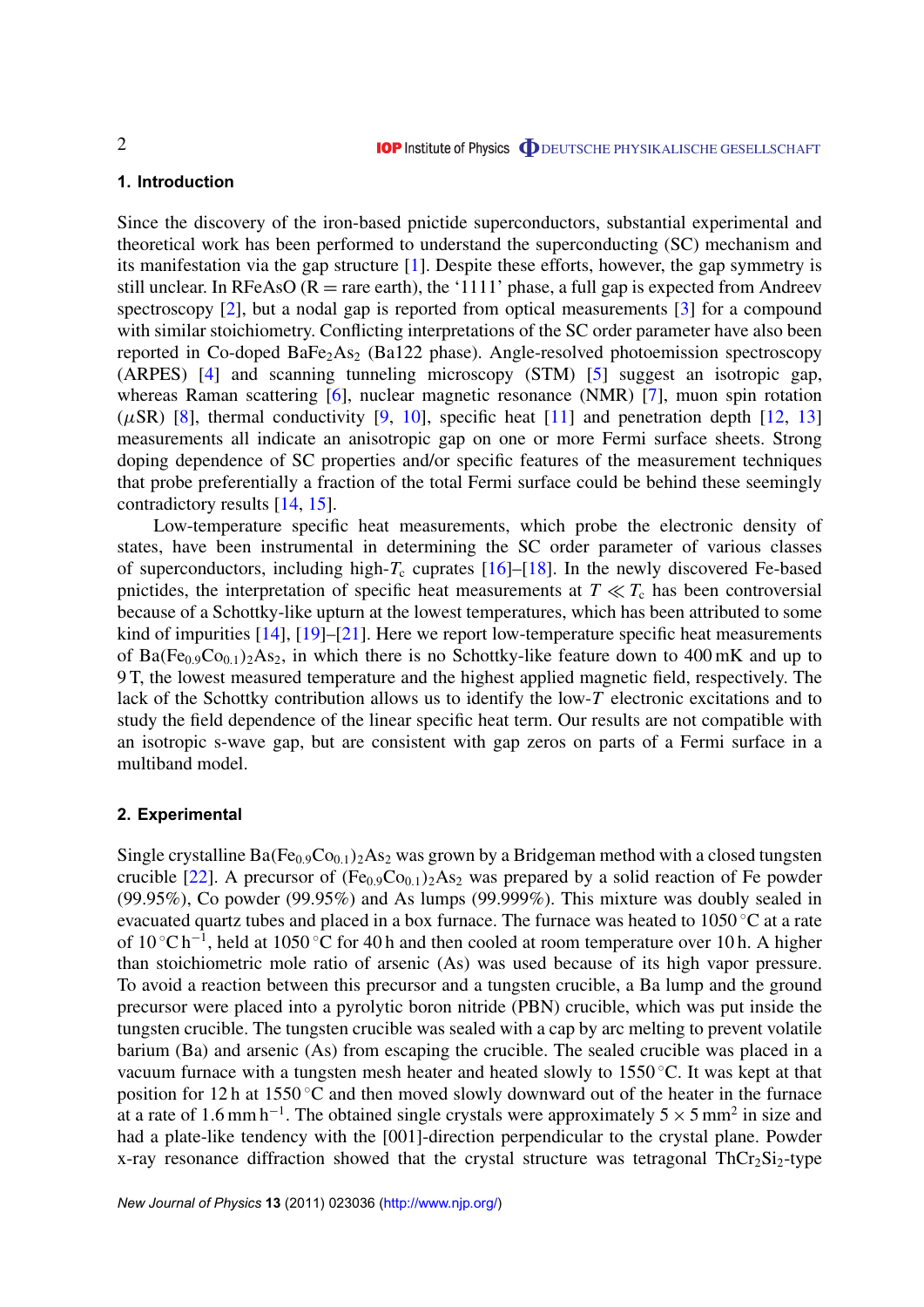<span id="page-5-0"></span>

**Figure 1.** Specific heat divided by the temperature of  $Ba(Fe_{0.9}Co_{0.1})_2As_2$  in zero applied field (filled squares). The red solid line is the phonon contribution  $C_{\rm ph}/T$  determined from the parent compound BaFe<sub>2</sub>As<sub>2</sub>, plus a constant  $\gamma_{\rm n}$  = 23.5 mJ mol<sup>-1</sup> K<sup>2</sup> that is required to balance entropy at  $T_c$ . Inset: electronic entropy of the normal (red circles) and SC (black squares) states. A deviation of *S*es from *S*en appears near 19 K.

(space group I4/mmm) with the lattice parameters  $a = 3.9458 \text{ Å}$  and  $c = 12.9476 \text{ Å}$ . Specific heat capacity was measured down to 400 mK and up to 9T in a Quantum Design PPMS (physical properties measurement system) with a  ${}^{3}$ He option. The SC transition temperature, defined from the midpoint of the specific heat discontinuity (see figure  $2(a)$  $2(a)$ ), is 19.0 K, which is lower than that of optimally doped  $Ba(Fe_{0.92}Co_{0.08})_2As_2$  ( $T_c = 25 K$ ) and indicates that the present compound is slightly overdoped.

### **3. Results and discussion**

Figure 1 is a plot of the temperature-dependent specific heat of  $Ba(Fe<sub>0.9</sub>Co<sub>0.1</sub>)<sub>2</sub>As<sub>2</sub>$  in zero field. A specific heat jump at 19.0 K signals the SC phase transition, confirmed by low-field magnetic susceptibility measurements. Unlike magnetic and structural transitions in Ba( $Fe_{1-x}Co_x$ )<sub>2</sub>As<sub>2</sub>, which are strongly affected by Co-doping, the phononic contribution to the specific heat is almost independent of doping [\[23,](#page-11-0) [24\]](#page-11-0). In the ensuing analysis, therefore, we use the phonon-specific heat measured from undoped  $BaFe<sub>2</sub>As<sub>2</sub>$  as the phonon contribution in the present material. Because there is no Schottky-like feature at the lowest temperatures of these measurements, the normal-state specific heat  $(C_n)$  can be written as  $C_n/T = \gamma_n + C_{ph}/T$ , where  $\gamma_n$  is the normal-state Sommerfeld coefficient and  $C_{ph}$  is the phonon contribution. The solid curve in figure 1 is the normal state  $C_n/T$  with  $\gamma_n = 23.5$  mJ mol<sup>-1</sup> K<sup>2</sup>, which satisfies entropy conservation at  $T_c$  (see the inset of figure 1 and the discussion below). In the SC state, there is a noticeable T-linear specific heat contribution  $\gamma_0$  of 3.4 mJ mol<sup>-1</sup> K<sup>2</sup>, about 14% of the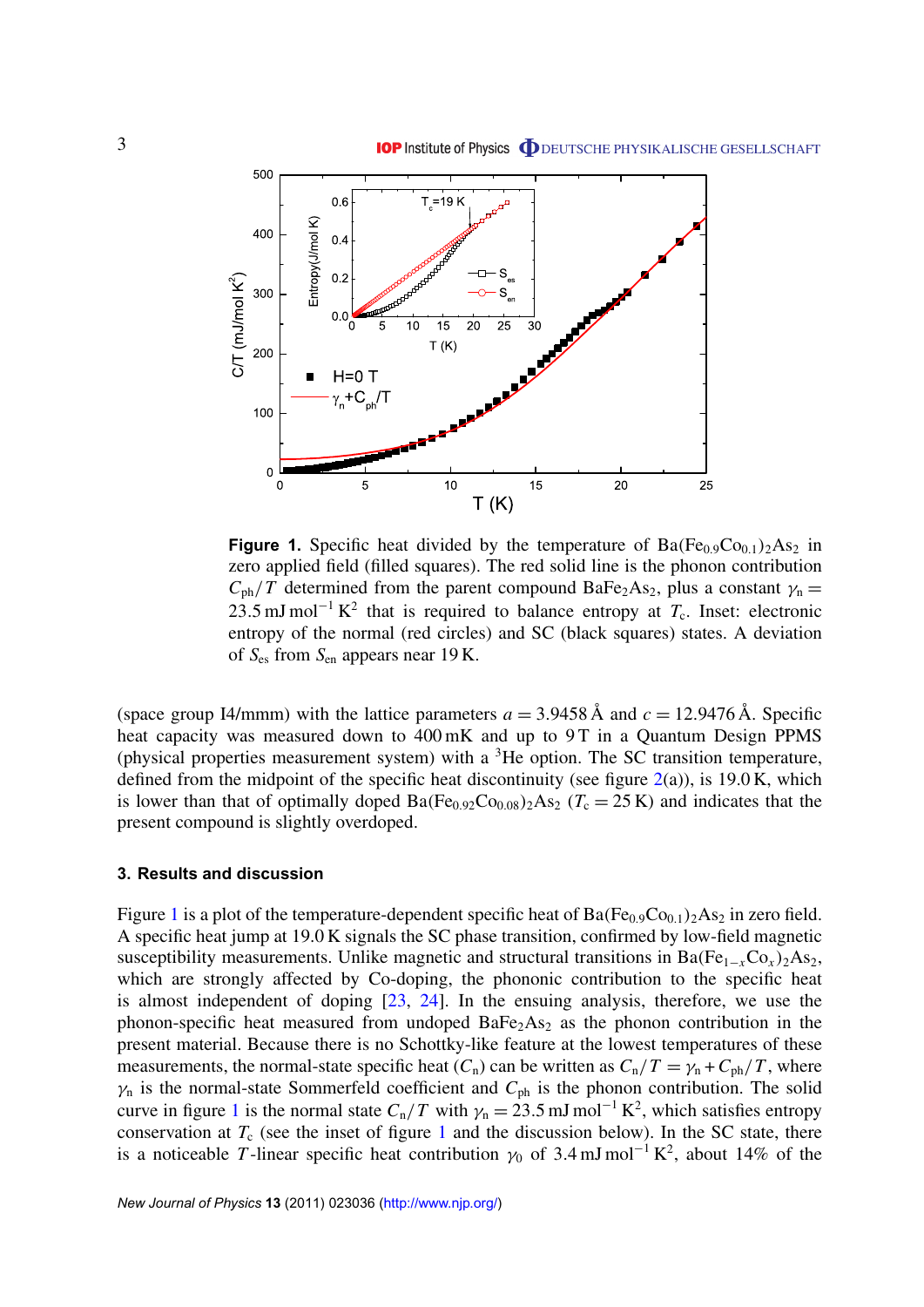normal-state  $\gamma_n$ . A sizable  $\gamma_0$  is often reported in superconductors with gap zeros on parts of the Fermi surface because impurities easily produce a finite density of states even at zero energy. This finite value of  $\gamma_0$  suggests the possibility of nodal superconductivity in Ba(Fe<sub>0.9</sub>Co<sub>0.1</sub>)<sub>2</sub>As<sub>2</sub>. Even though a finite  $\gamma_0$  could arise from non-SC parts of the crystal, the lack of a Schottky-like feature in *C*/*T* and the lack of a second impurity phase in x-ray diffraction suggest that any contribution from impurities is negligible in the ensuing analysis. Supporting this conclusion, the value of  $\gamma_0$  is smaller than that reported earlier on a compound with similar Co concentration and an upturn in the low- $T$  specific heat  $[25]$ . We note that in multiband systems, a zero-energy impurity band can be effectively formed without nodes on any Fermi surface sheet, resulting in large values of  $\gamma_0$  [\[26\]](#page-11-0).

Electronic entropies of the normal  $(S_{en})$  and SC  $(S_{es})$  phases of Ba(Fe<sub>0.9</sub>Co<sub>0.1</sub>)<sub>2</sub>As<sub>2</sub> are plotted in the inset of figure [1](#page-5-0) and are used to estimate various SC properties. The SC condensation energy,  $U = \int_0^{T_c} (S_{en} - S_{es}) dT$ , is estimated to be 1.23 J mol<sup>-1</sup>. The zerotemperature thermodynamic critical field  $B_c(0)$  is 0.22 T, from the relation  $U = B_c^2(0)/2\mu_0$ . When combined with previous measurements of the penetration depth ( $\lambda = 325 \text{ nm}$ ) and coherence length ( $\xi = 27.6$  nm) [\[5,](#page-11-0) [27,](#page-11-0) [28\]](#page-11-0), the upper critical field is estimated to be 37 T from the relation  $\mu_0 H_{c2} = \sqrt{2\kappa} B_c(0)$ ,  $\kappa = \lambda/\xi = 11.8$ . These SC properties of the present sample with  $x = 0.10$  are quite comparable with those reported previously on compounds with similar stoichiometry [\[19\]](#page-11-0).

Figure [2](#page-7-0) displays the low-temperature electronic specific heat of  $Ba(Fe<sub>0.9</sub>Co<sub>0.1</sub>)<sub>2</sub>As<sub>2</sub>$  after subtracting the phononic contribution. As seen in figure  $2(b)$  $2(b)$ , there is no hint of an upturn in  $C_{el}/T$  down to 400 mK and up to 9 T, irrespective of the direction of the applied field (see figure [3\)](#page-8-0). Thus the closed Bridgman method used for preparing this crystal seems to avoid incorporation of impurity phases that are generated from a flux-growth method, enabling us to study the low-temperature specific heat without the need to subtract poorly understood values to account for the field-dependent upturn in previously studied samples.

To investigate the gap symmetry, we begin by analyzing the temperature dependence of  $C_{el}/T$  in zero field, where  $C_{el} = C - C_{ph}$ . We analyze the data using an effective two-band model with an isotropic gap on the hole Fermi surface and a gap on the electron Fermi surface of the form  $\Delta_e(\mathbf{k}) = \Delta_e(1 - r + r \cos 2\phi)$ , where  $\phi$  is the angle measured from the [100] direction. This form is suggested by several theories [\[29,](#page-11-0) [30\]](#page-11-0) and is consistent with the general  $A_{1g}$  symmetry of the order parameter in the Brillouin zone. In this expression for the gap function,  $r > 0.5$  ( $r < 0.5$ ) corresponds to the nodal (fully gapped) order parameter on the electron Fermi surface sheet. The gap magnitudes on the two Fermi surfaces were computed self-consistently assuming a purely interband pairing interaction requiring a sign change of the order parameter between the electron and the hole sheets [\[31,](#page-11-0) [32\]](#page-11-0). The residual linear, in *T* , term and the temperature variation of the electronic specific heat are controlled by the value of *r* and by disorder. In our model, the impurities are characterized by their concentration,  $n_{\text{imp}}$ , and the strength of the inter- and intra-band scattering,  $U_1$  and  $U_0$ , respectively. The quasiparticle scattering rate  $\Gamma$  depends also on the density of states at the Fermi surface,  $N_f$ , which, for simplicity, we take to be the same on the two sheets. We use the transition temperature of the pure (impurity-free) sample,  $T_{c0}$ , as a unit of energy, and hence introduce a dimensionless scattering rate  $\eta = \Gamma_n/2\pi T_{\rm c0}$ , where  $\Gamma_n = n_{\rm imp}/\pi N_{\rm f}$ . Together with the phase shift of the intraband scattering,  $\delta = \arctan(\pi N_f U_0)$ , and the ratio of the inter- to intra-band potential,  $\delta V = U_1/U_0$ , it completely determines the properties of the impurity ensemble. Since the inter- (intra-) band potential describes scattering with a large (small) momentum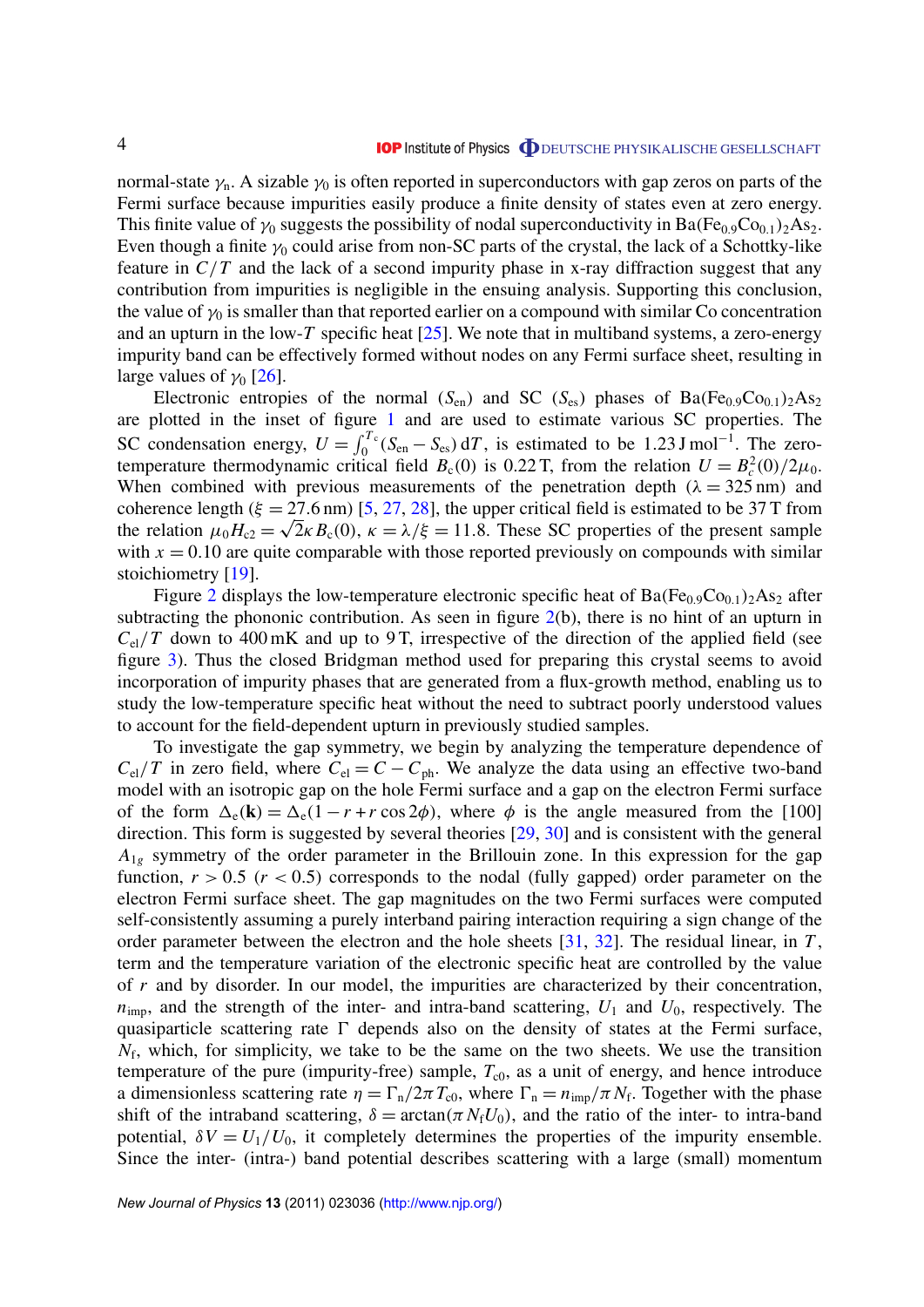<span id="page-7-0"></span>

**Figure 2.** (a) Temperature dependence of the electronic specific heat. The experimental data are compared with the two-band model described in the text, with an isotropic gap on the hole sheet and a nodal gap on the electron sheet. Note that when the nodal behavior is weak  $(r = 0.55,$  nodes close to each other), the numerical result using the scattering rates required to explain the residual linear term in the SC state exhibits a downturn at low temperatures, not observed experimentally. Therefore, the low-temperature data are most consistent with a relatively well-pronounced nodal behavior,  $r \geq 0.6$ . (b) Magnification of the electronic specific heat at low temperatures.

transfer, for usual charged impurities we expect  $\delta V \le 1$ , although  $\delta V \approx 1$  is plausible for the direct substitution to the Fe site that strongly affects the d-orbitals. Indeed, our best fits give a moderate ratio  $\delta V$ . We determine the quasiparticle self-energies using the self-consistent *T* -matrix approximation [\[33\]](#page-11-0)–[\[35\]](#page-11-0), and compute the density of states, the entropy and the specific heat for comparison with the experimental results.

We found that, irrespective of the strength of the scattering and the impurity concentration, the low-temperature data cannot be reliably fitted using a model with a fully gapped electron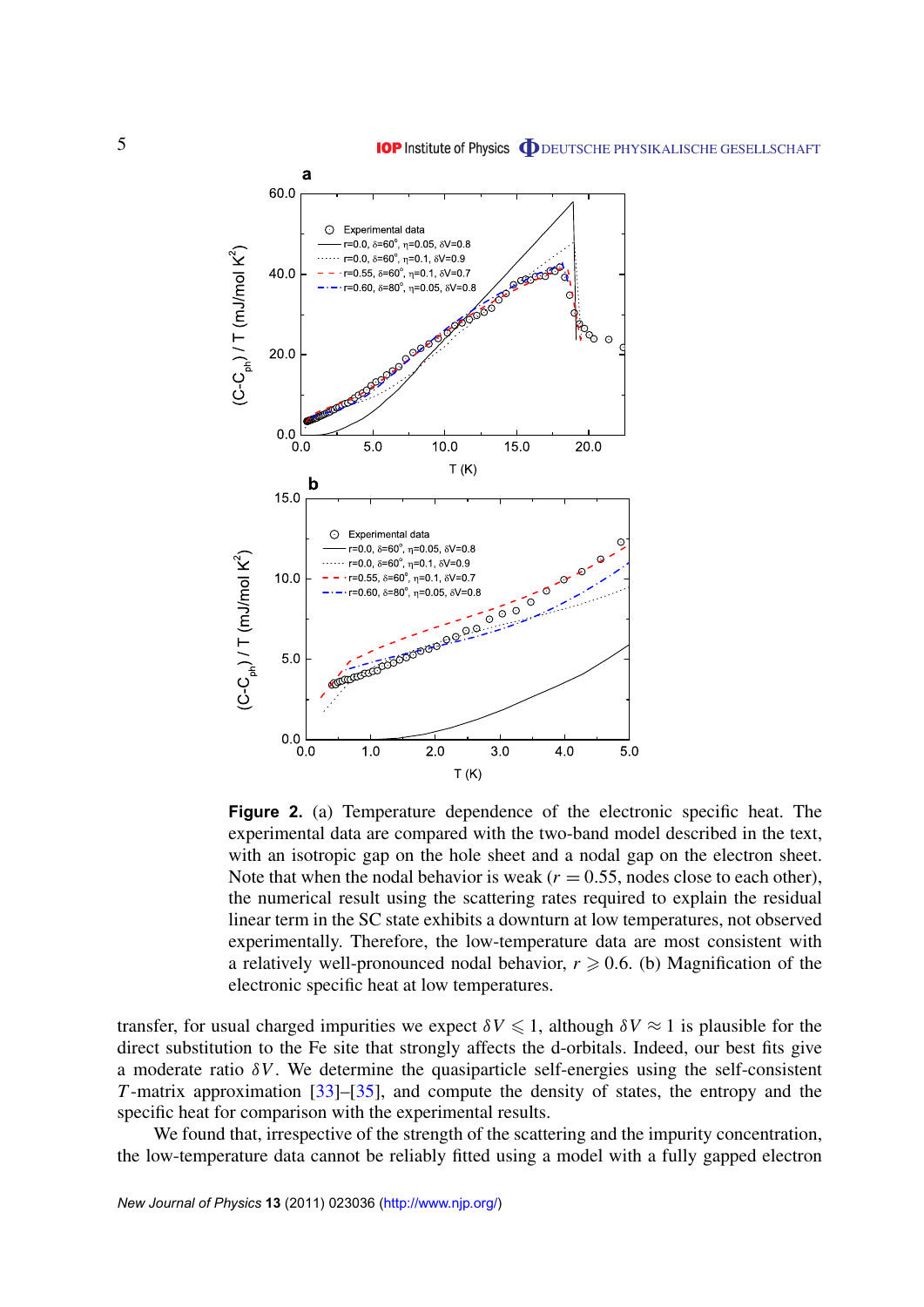<span id="page-8-0"></span>

**Figure 3.** Low-temperature specific heat plotted for various magnetic fields applied perpendicular and parallel to the crystalline *c*-axis in panels (a) and (b), respectively. Solid lines at zero field are a guide to the eye that show a  $C \propto T^2$ dependence.

Fermi surface,  $r < 0.5$ . Even though the density of states at the Fermi surface, and therefore the Sommerfeld coefficient  $\lim_{T\to 0} C_{el}(T)/T$ , may be finite in this case due to the formation of an impurity band in the presence of strong interband scattering [\[35\]](#page-11-0), more curvature is expected for the temperature dependence of *C*el in that case than is observed experimentally. The nearly linear dependence in figure [2](#page-7-0) can only be satisfactorily explained assuming a nodal gap structure, i.e.  $r > 0.5$ . Even in that case, the intraband scattering tends to lift the nodes [\[35\]](#page-11-0), resulting in a pronounced downturn in  $C_{el}/T$  for the values of *r* close to the 'critical' value that separates the gapless regime from that where the nodes are lifted by disorder and a full gap opens (see figure [2\)](#page-7-0). As shown in figure [2,](#page-7-0) the best fits are for the well-defined nodes,  $r = 0.6$ .

Measurements under applied magnetic field provide additional information about the gap structure. The electronic specific heat divided by temperature  $C_{el}/T$  is displayed against  $T$ for magnetic field perpendicular and parallel to the crystalline *c*-axis in figures 3(a) and (b), respectively. With increasing field, the temperature variation in  $C_{el}/T$  at low  $T$  becomes weaker and almost disappears at 9 T for  $H//c$ . Since the extrapolated  $T = 0$  intercept of  $C_{el}/T$ ,  $\gamma_0$ , depends on the power law that we use for the extrapolation, in figure [4\(](#page-9-0)a) we plot the normalized values of the  $C/T$  at 0.4 K ( $T/T_c = 0.021$ ) to study the magnetic field dependence of the density of states. For an s-wave SC gap, the electronic density of states is proportional to the density of vortices in the mixed state, leading to a linear field dependence of  $\gamma_0$ . In contrast, the presence of nodes in the SC gap changes the field dependence to a sublinear behavior due to a Doppler shift of the nodal quasiparticles. Supporting the conclusion of nodal superconductivity from the low-*T* specific heat analysis,  $C_{el}/T$  that is proportional to the electronic density of states deviates from a linear dependence on the field, but shows a sublinear behavior. Comparison between the experimental data for a field along the *c*-axis and the theory with SC gap nodes is shown in figure  $4(a)$  $4(a)$ , where we use the values of *r* along with the impurity parameters from figure [2](#page-7-0) to compute the field dependence of the specific heat under the applied field using the

*New Journal of Physics* **13** (2011) 023036 [\(http://www.njp.org/\)](http://www.njp.org/)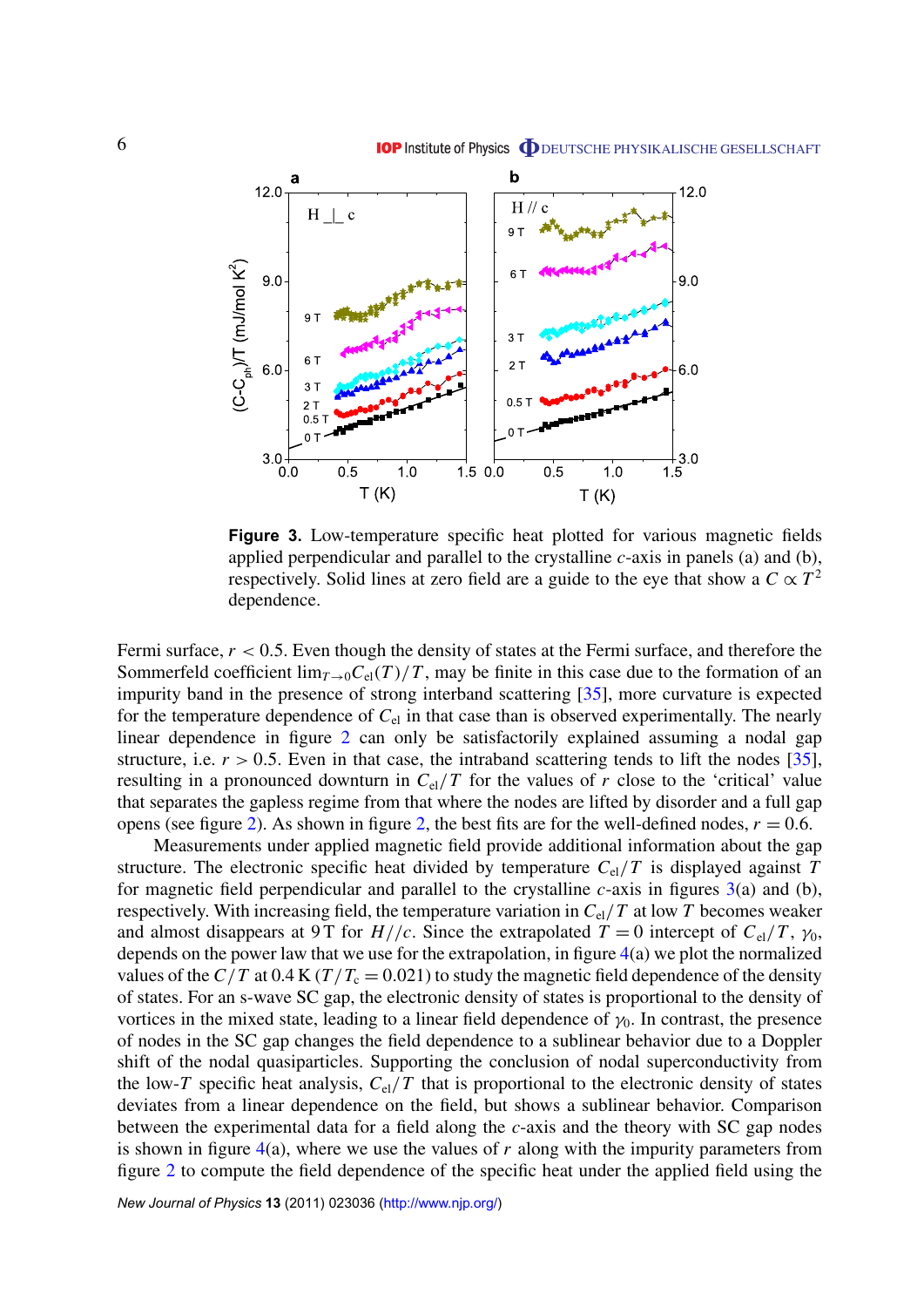<span id="page-9-0"></span>

**Figure 4.** (a) Field dependence of the linear term in the heat capacity at 0.4 K ( $T/T_c = 0.021$ ) divided by the normal state Sommerfeld coefficient  $\gamma_n$ . Theoretical calculations using the same parameters that give the best fit to the temperature dependence of  $C_{el}/T$  in zero field reproduce the overall field dependence but yield a higher magnitude of the effect: the solid line is calculated from the parameters ( $r = 0.6$ ,  $\delta = 80^\circ$ ,  $\eta = 0.1$ ,  $\delta V = 0.6$ ), while the dash-dotted line is from ( $r = 0.6$ ,  $\delta = 80^\circ$ ,  $\eta = 0.05$ ,  $\delta V = 0.8$ ). As explained in the text, the larger absolute value of the calculated  $\gamma(H)$  is due to an overestimate of the contribution of the hole band within the modified BPT approximation. For reference, we show least-squares fits of the data for *H*  $\parallel$  *c* and *H*  $\perp$  *c* to a power law form  $a + bH^{\epsilon}$  (dotted lines), where  $n = 0.7$  reasonably explains the data. (b) Anisotropic field dependence of the linear term in the heat capacity at 0.4 K. The ratio of the Sommerfeld coefficient for a field parallel and perpendicular to the crystalline *c*-axis,  $\delta \gamma_c / \delta \gamma_{ab}$ , is plotted against magnetic field, where  $δγ = γ(H) - γ(0T)$ .

modified Brandt–Pesch–Tewordt (BPT) approximation [\[36\]](#page-11-0). This approximation is designed for intermediate and high fields and is known to give only a qualitatively correct picture for nodal gaps at low  $H$ . As seen in figure  $4(a)$ , the calculations reproduce the sublinear field dependence, consistent with the existence of nodes. At the same time, the magnitude of the field enhancement is much greater in theory than in experiment. This is due to a significant overestimate of the

*New Journal of Physics* **13** (2011) 023036 [\(http://www.njp.org/\)](http://www.njp.org/)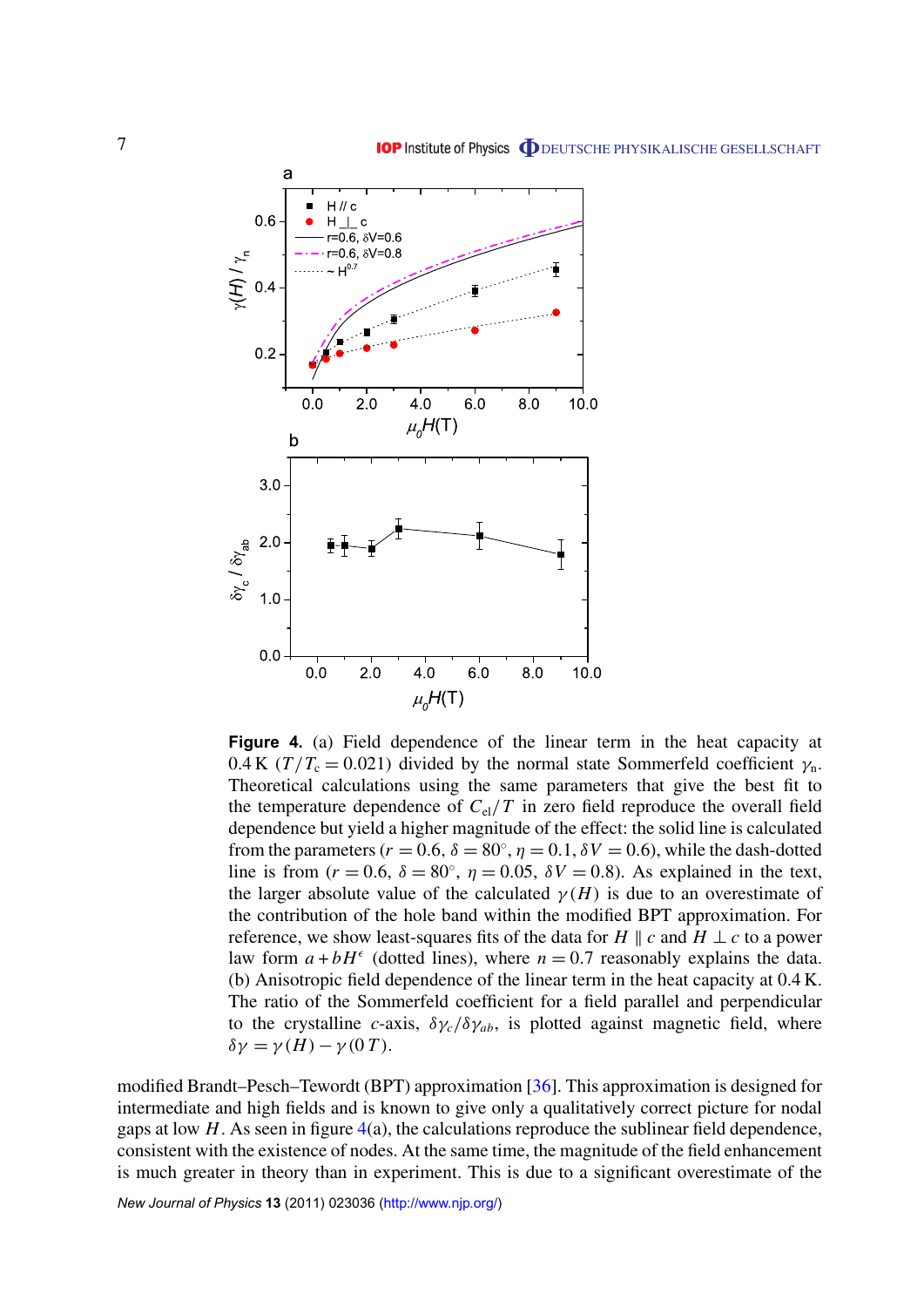<span id="page-10-0"></span>contribution of the fully gapped hole Fermi surface to the density of states within the BPT approximation at low fields [\[36,](#page-11-0) [37\]](#page-11-0).

The field dependence of the specific heat coefficient  $(\gamma(H))$  is fitted by a powerlaw form  $a + bH^{0.7}$  for both field directions with  $b = 0.64$  and 0.33 for *H*  $\parallel$  *c* and *H* ⊥ *c*, respectively (dotted lines in figure  $4(a)$  $4(a)$ ). Anisotropy of the field-induced quasiparticle density of states,  $\delta \gamma_c / \delta \gamma_{ab}$ , is plotted in figure [4\(](#page-9-0)b), where  $\delta \gamma = \gamma(H) - \gamma(0 \, T)$ . This anisotropy ratio is approximately two over the measured field range and reflects the SC anisotropy through  $\delta\gamma_c/\delta\gamma_{ab} = (H_{c2}^{ab}/H_{c2}^c)^{\epsilon}$  [\[38\]](#page-11-0). When  $\epsilon = 0.7$  is used, the upper critical field anisotropy ratio is approximately 2.7. This value is compatible with that estimated from the initial slope  $(dH_{c2}/dT)$ at *T*<sup>c</sup> by the Werthamer–Helfand–Hohenberg model [\[39,](#page-11-0) [40\]](#page-11-0). Kano *et al* [\[41\]](#page-11-0), however, reported that the  $H_{c2}$  anisotropy ratio at  $T = 0$  K in a compound with similar stoichiometry is close to 1, where the difference has been interpreted as due to multi-band effects in the pnictides. Indeed, there is substantial evidence for multiple electronic bands in the pnictides and their consequences for superconductivity. Studies of the Fermi surface find a distinct asymmetry between hole and electron bands: a circular hole Fermi surface is observed around the  $\Gamma$  point, but an anisotropic electron Fermi surface exists around the M point [\[31\]](#page-11-0), [\[42\]](#page-11-0)–[\[44\]](#page-11-0). Recently, penetration-depth and thermal conductivity measurements have suggested that line nodes may exist on an electron sheet near the Brillouin zone center and that hole bands centered around the  $\Gamma$  point are fully gapped [\[45\]](#page-11-0)–[\[49\]](#page-11-0).

# **4. Conclusion**

In conclusion, the specific heat of  $Ba(Fe_{0.9}Co_{0.1})_2As_2$  prepared by the closed Bridgman method does not show any hint of an upturn at low temperatures, a materials problem that has plagued crystals prepared by other methods. The lack of a Schottky-like feature enables us to obtain the intrinsic low-temperature specific heat whose temperature dependence is consistent with an order parameter that produces an isotropic SC gap on one of the Fermi surface sheets and a gap with line nodes on the second, presumably electron, sheet. Evidence for nodal superconductivity is supported by the magnetic field dependence of the Sommerfeld coefficient  $\gamma$  and a finite residual density of states in the SC state. Additionally, these experiments suggest that a complete description of superconductivity requires the involvement of multiple bands.

#### **Acknowledgments**

This work was supported by the National Research Foundation (NRF) grant (2010-0016560) funded by the Korean government (MEST). Work at Los Alamos was performed under the auspices of the US Department of Energy/Office of Science and supported in part by the Los Alamos LDRD program. ZY and TP acknowledge support from the promotion program for new faculty, Sungkyunkwan University (2009). IV is supported in part by the US DOE through grant no. DE-FG02-08ER46492. ABV is supported in part by the US NSF grant no. DMR-0954342. YSK is supported by the Basic Science Research Program (2010-0007487) and Nuclear R and D Programs (2006-2002165 and 2009-0078025).

# **References**

- [1] Ishida K, Nakai Y and Hosono H 2009 *J. Phys. Soc. Japan* **78** [062001](http://dx.doi.org/10.1143/JPSJ.78.062001)
- [2] Chen T Y, Tesanovic Z, Liu T H, Chen X H and Chien C L 2008 *Nature* **453** [1224](http://dx.doi.org/10.1038/nature07081)